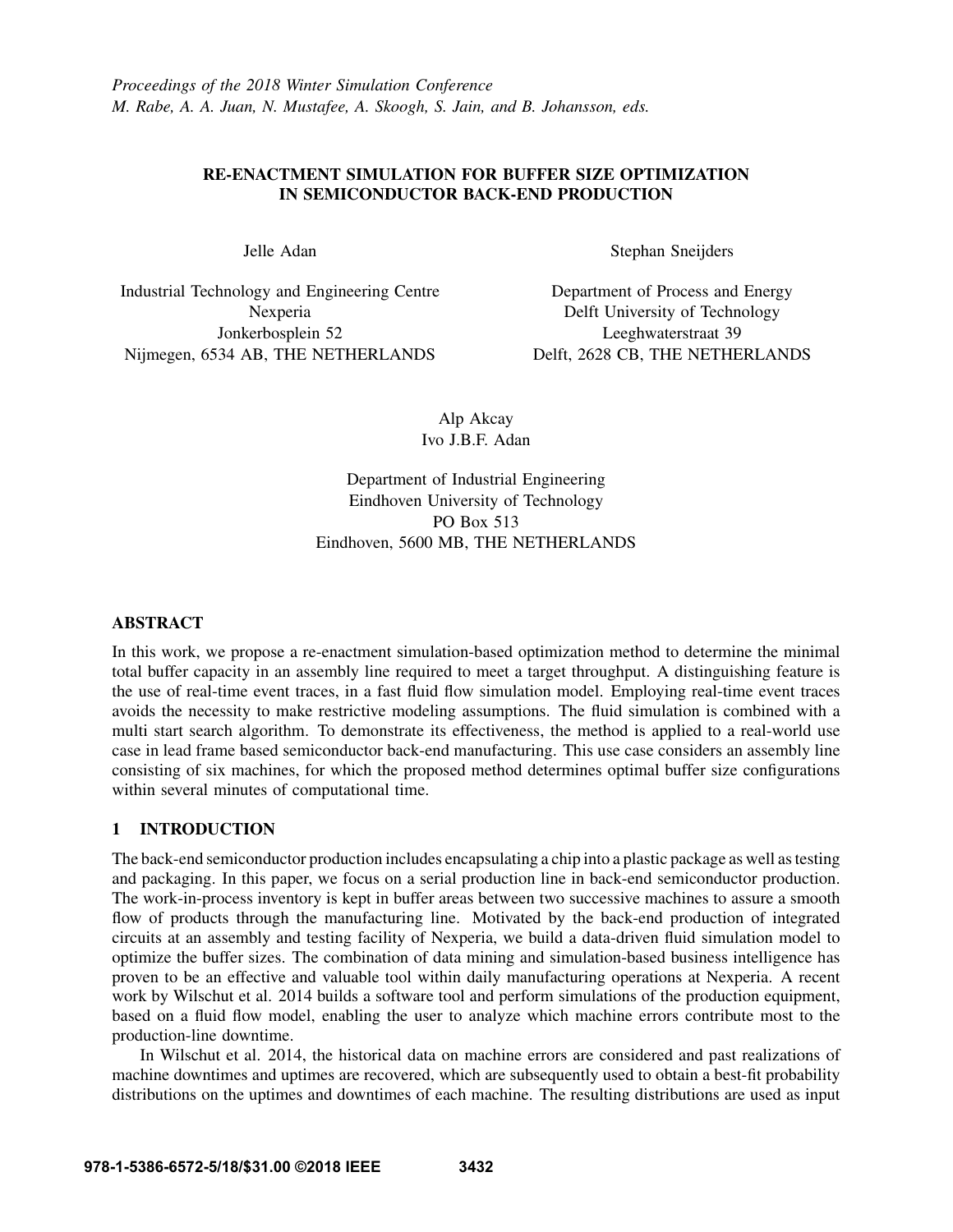models to generate the sample paths in the simulation model. In the present paper, contrary to generating simulation input variates from best-fit input distributions, we adopt the data re-enactment simulation (also known as trace-driven simulation) where data traces are collected on the system inputs and then these traces are directly used to drive the simulation model; see Jack et al. 2001 and Sargent 2013. The main motivation behind this approach is the availability of large amount of well-structured historical data on the production line and machine errors as well as the continuous flow of real-time data on the current status of the line. Using the real-world data to drive the simulation allows us to capture many complex relationships between the machine-error types and the production throughput, which can be hard to capture with parametric input models. That is, the main advantage of re-enactment simulation is that there is no need to make assumptions concerning the distributions and independence of the machine uptimes and downtimes.

By following Wilschut et al. 2014, we use fluid flow simulation to model the discrete flow of products through the assembly line similar to a continuous fluid flow. This modeling assumption is viable in this environment because of the high production rates in the machines. It also makes the simulation very efficient without sacrificing the accuracy significantly. In the buffer-size optimization model, we assume that the size of each buffer is a continuous-valued decision variable. We adopt a gradient-based optimization approach where the performance measure throughput is estimated via simulation; we refer to reader Jian and Henderson 2015 for a recent tutorial on simulation-based optimization methods. Since the size of the historical data is finite, the use of historical data directly in the simulation sample-path generation induces an additional layer of uncertainty, making the simulation outputs (i.e., the throughput realization in the production line) themselves random. This makes finding the stochastic gradient estimators itself a challenging problem; we refer the reader to Chau et al. 2014 and Fu 2015 for recent developments in gradient-based simulation optimization methods. In this paper, we develop an algorithm that iteratively increases the length of the historical data until a buffer-size allocation that satisfies a target throughput value is achieved at minimum total buffer size. Our preliminary results shows that the algorithm can effectively optimize the buffer configuration. Since the algorithm uses the same historical data for each feasible buffer configuration, it reduces the variance of the throughput difference between multiple configurations, leading to faster convergence of the algorithm.

There is an extensive literature on the optimization of buffer sizes in manufacturing lines, see Gershwin and Schor 2000. Buffer size optimization requires efficient search algorithms to select the proper configuration (Gershwin and Schor 2000; Shi and Men 2003; Shi and Gershwin 2016; Ng et al. 2017; Dolgui et al. 2017) and also fast methods to evaluate the performance of a given configuration. Performance evaluation is often based on analytical approximations (Dallery and Gershwin 1992; Liberopoulos et al. 2006), which are typically much faster than discrete-event simulation. As explained above, the optimization approach proposed in this paper is a multi start gradient method, based on a fast trace-driven simulation.

The outline of this paper is as follows. First, the general concepts behind the back-end production process is discussed in Section 2. The input data collection procedure is explained in Section 3, and the fluid flow simulation model is explained in Section 4. The buffer-size allocation algorithm is introduced in Section 5, and a real-world case study is presented in Section 6 for the illustration of this algorithm. Section 7 provides some concluding remarks with future research directions.

### 2 BACK-END PRODUCTION PROCESS

At Nexperia's semiconductor back-end assembly sites, semi-finished ICs are encapsulated in a supporting case to prevent corrosion and physical damage. This case, which is often referred to as "package", supports the electrical contacts that connect it to a circuit board. A large part of this packaging process is done on assembly lines. In Figure 1 a schematic representation of such an assembly line is shown.

From left to right: at the beginning of an assembly line empty lead frame, a (metal) support structure, is fed to the first machine in the sequence. This machine is a so-called die bonder (DB). It picks up semi-finished ICs, so-called dies, from a wafer and bonds them onto the lead frame. Once a wafer is fully consumed, an operator must provide a new wafer to the machine. An assembly line may consist of multiple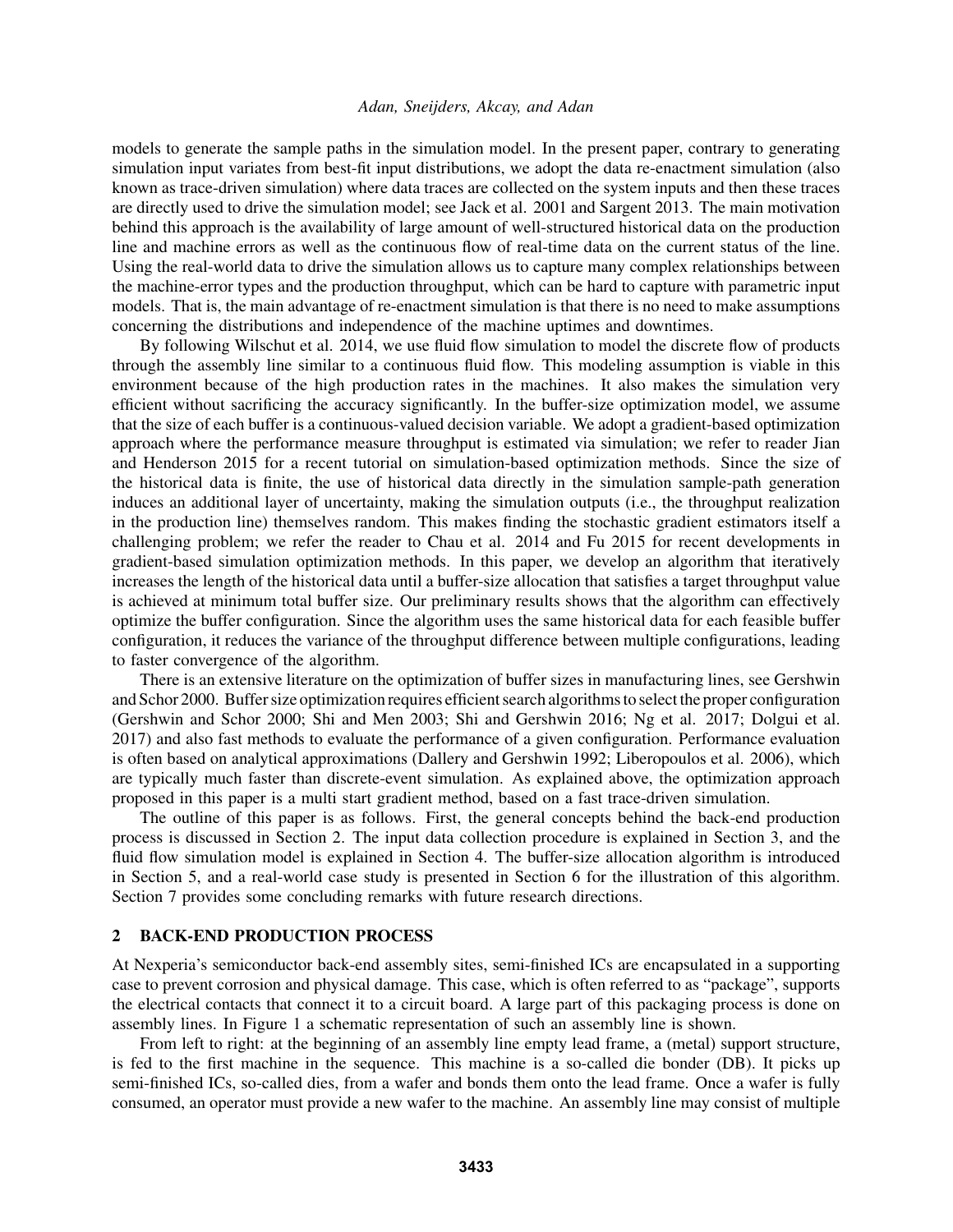

Figure 1: A production line consists of multiple die bonders (DB) and wire bonders (WB) in series with buffers between. Die bonders attach the dies onto a lead frame and wire bonders construct the electrical connection between the die and the lead frame.

die bonders in series. At the next stage, the lead frame, that now contains bonded dies, flows through one or more wire bonders. These machines establish electrical interconnections (wires) between the die and a specific position at the lead frame. Similarly, once the wire supply is finished, an operator must provide a new coil to the machine. In the final step, the device is encapsulated by a molding compound to protect it from the outside environment. In this work, we limit ourselves to the first two steps only; die bonding and wire bonding.

## 3 DATA COLLECTION

In 2001, Nexperia's Industrial Technology and Engineering Centre (ITEC) introduced its advanced warning and data collection system, abbreviated AWACS, which is used for the analysis of equipment performance. Equipment status monitoring forms the core of this system and is responsible for the collection of a wide range of equipment events. In this work, the focus is on equipment state change events. Equipment can be in one of one of three aggregated states: production, standby or down. In Figure 2 diagram with the three aggregate states and their respective sub-states is shown. The production state indicates that the machine is up and products are being produced. The standby state indicates that the machine is up but no products are being produced, the cause for which is indicated by one of the four standby sub-states. The sub-state wait input means that the upstream buffer is empty and that the upstream machine is down, i.e. the machine is starved. The wait output state means that the downstream buffer is full and the downstream machine is down. The wait material state indicates that the machine is out of some material, e.g. the wafer is consumed, and must wait for an operator to provide new supply. The down state indicates a machine is unable to produce and is also divided into multiple sub-states that indicate the reason. It is noted that the error state is also an aggregate state that contains hundreds of specific errors that can occur.

As mentioned, in this work the influence of buffer capacities on the overall performance of the system is studied. The buffer configuration determines how much time the system spends in the wait input and wait output states. Therefore, both the wait input and output states are removed from the original event log. These events are to be regenerated for each buffer configuration by means of a fluid simulation model, which is described in the next section.

## 4 FLUID SIMULATION MODEL

In the current work a fluid flow model is used to simulate the behavior of an assembly line. These lines consist of several machines with buffers in between.

We focus here on Nexperia machines, but the technique is applicable to any sequential system that consists of *N* machines and *N* −1 buffers. The overall process is schematically represented in Figure 3. In this figure squares represent machines while triangles depict buffers. Although the products running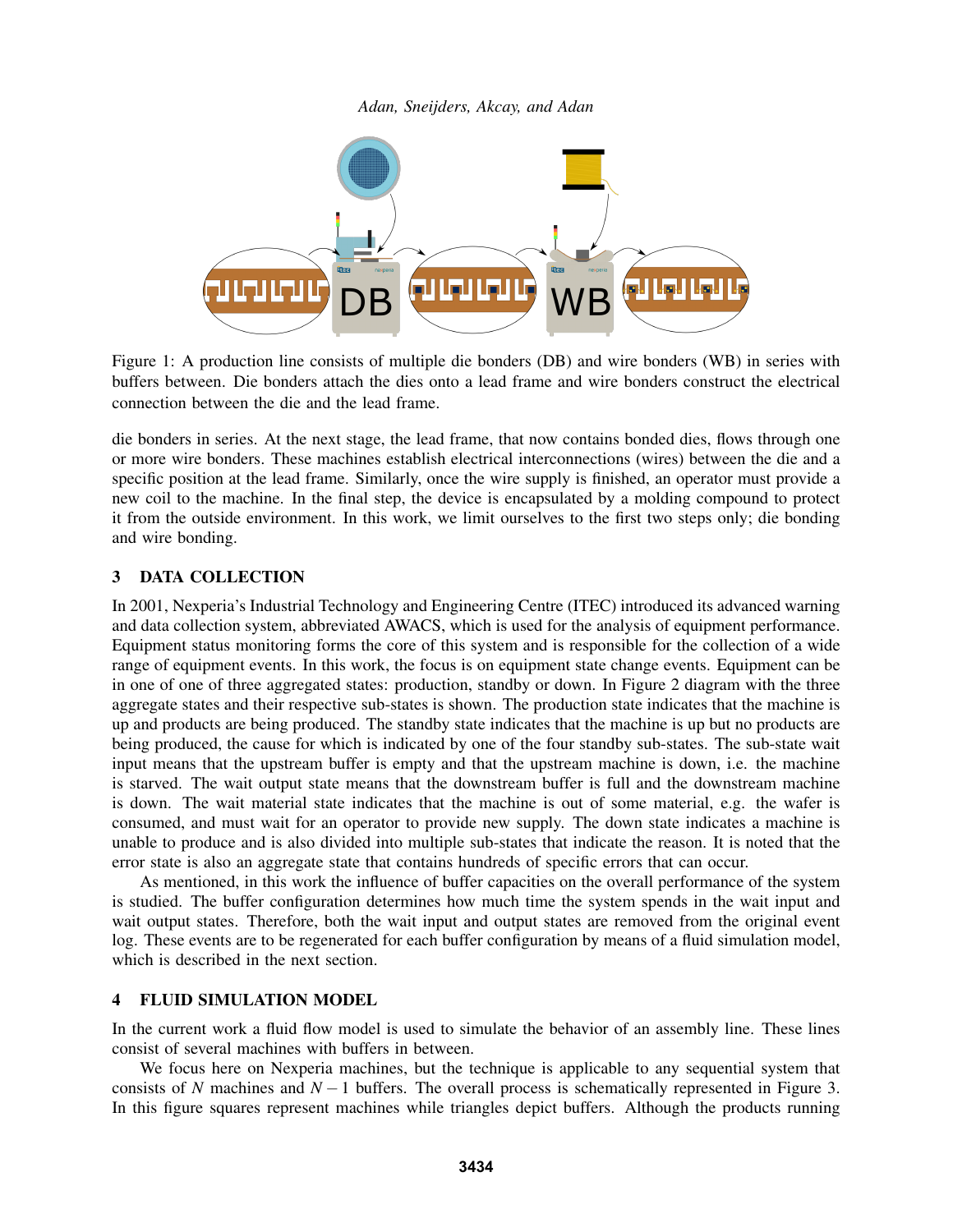



Figure 2: Overview of the equipment states.

through the process are discrete entities, the production rate is so fast that the products literally flow through the process as a continuum. Therefore, it is reasonable to model the process as a fluid flow. Typically, fluid flow models can be simulated much more efficiently when compared to discrete production models. The model used in the proposed framework is similar to the one described in Wilschut et al. 2014. For completeness, the fluid flow model is briefly discussed below.



Figure 3: Schematic overview of an assembly line.

The machines and buffers are indexed as shown in Figure 3: machines have indexes ranging from 0 to *N* and every buffer has the same index as the first machine downstream of the buffer. Since no buffer is situated upstream of the 0*th* machine, buffer indexes range from 1 to *N*, i.e. buffer *i* is between machine *i* − 1 and *i*. Every machine *i* has its own maximum production rate  $v_i^{max}$  in products per time unit and every buffer *i* has its own product storage capacity *c<sup>i</sup>* in absolute number of products. The actual rate of machine *i* can vary between 0 and  $v_i^{max}$  as it is dependent on the state of all other components in the system. Machines are either in the up or down state, while buffers can be full, empty or neutral. A state change of one component, buffer or machine, may induce a state change on all other constituents of the system. The fluid flow model simulates the production process with discrete events. In the next sections, the behavior of buffers and machines is described in more detail.

#### 4.1 Buffer Behavior

Each buffer in the system has a certain storage capacity. Depending on the relative production rates of the machines directly upstream and downstream of a specific buffer, its product content either increases or decreases. This is true as long as the buffer is in the neutral state. If a buffer reaches the maximum capacity or runs empty, the buffer state is changed to full or empty respectively. Such a state change influences neighboring machines. In case buffer *i* runs empty, machine *i* will adjust its production rate to that of machine *i*−1. If machine *i*−1 is down for some reason the rate of machine *i* simply becomes zero. On the other hand, when a neutral buffer runs full, the production rate of machine *i* becomes  $v_i^{max}$  and the production rate of machine *i*−1 is adjusted to the rate of machine *i*.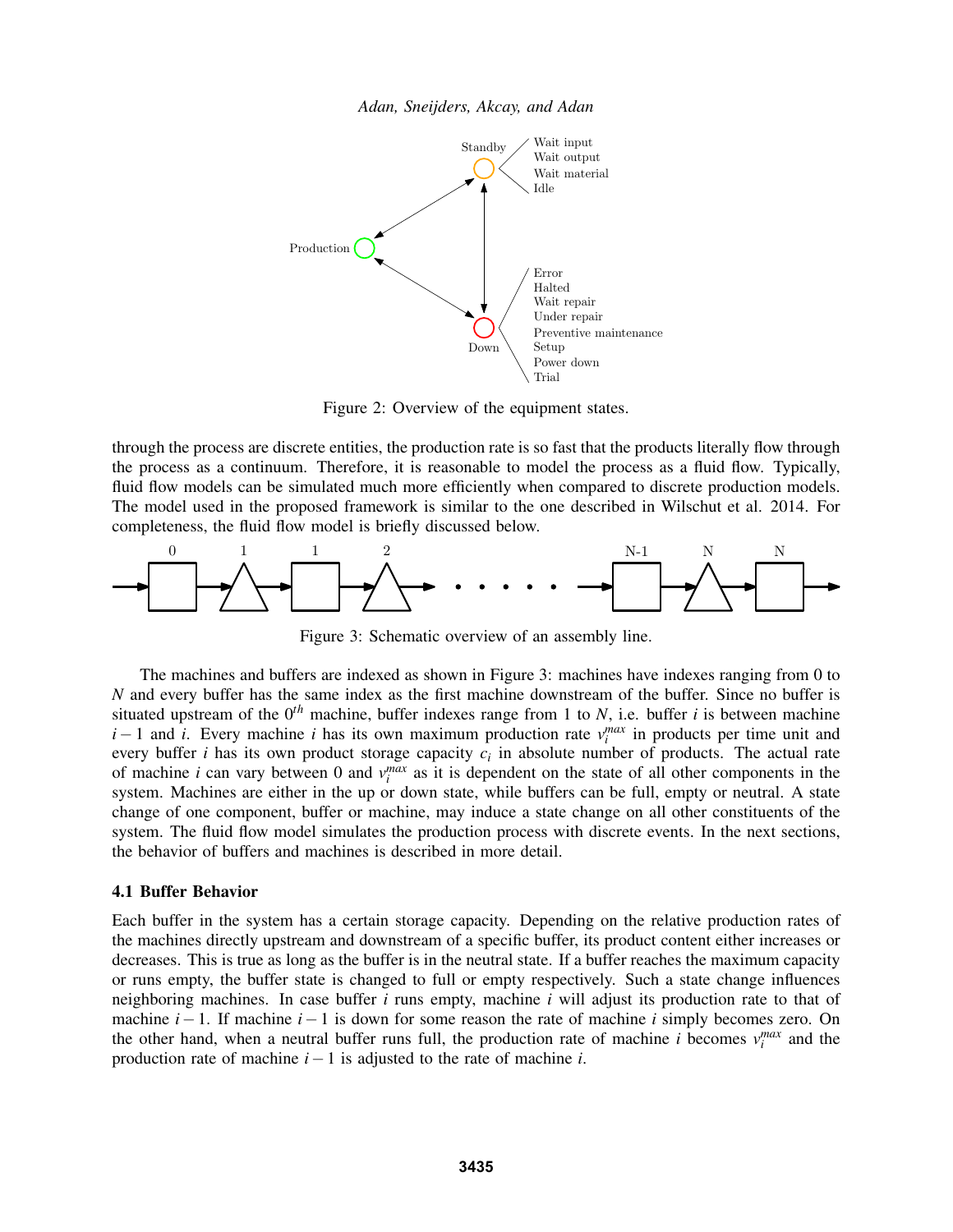#### 4.2 Machine Behavior

The machines can have two different states, either up or down. If a machine is down, it is not able to produce products due to of problems with the machine itself (e.g. maintenance or errors). When a machine is up, it produces products with a rate that ranges between 0 to  $v_i^{max}$  products per time unit, depending on the other machines and buffers in the system. If machine *i* is up and its downstream buffer  $i + 1$  is full, its production rate is the same as machine  $i+1$  (and if machine  $i+1$  is down, its rate is 0). In case the downstream buffer is empty, its rate is dictated by the upstream machines, i.e. if buffer *i* contains any products, then machine *i* will produce at maximum rate. However, if buffer *i* is empty machine *i* produces at the same rate as machine *i*−1. A trace of up and down times for every machine serves as input for the model. The simulation always starts with all buffers being empty and all machines in the up state. When the production rate of a machine is zero, the up time is frozen until it restarts production, i.e. a machine can only breakdown while in production.

### 5 MULTI START ALGORITHM

The objective of the multi start algorithm is to minimize the total buffer capacity of an assembly line required to meet a certain target product throughput performance. The fluid flow model requires several input parameters: a set of maximum machine rates  $V = \{v_1^{max}, \ldots, v_N^{max}\}\$  and a set of buffer capacities  $C = \{c_1, \ldots, c_{N-1}\}\.$  For a given input, the fluid simulation model determines the throughput performance of the system.

The multi start algorithm is initialized by assigning a very large buffer capacity to all the buffers in the system, simply to represent a system with infinite buffer capacities. This set of buffer capacities is inserted in the fluid flow simulation, which determines the throughput. This value is considered the maximum achievable throughput of the system. Hence, the target throughput is set as a fraction of this maximum througput. Next, a new set of buffer capacities is defined through multiplication of each buffer size with a step size  $\alpha$ , a number between 0 and 1. This new set is again inserted in the simulation model. If the throughput is still above the required target, the new buffer configuration is feasible and accepted. In this case, another new set of buffer capacities is defined, again by multiplying each buffer size with  $\alpha$ . This procedure continues as long as the target remains satisfied. As soon as the performance of the system drops below the specified target, the new set is rejected,  $\alpha$  is reduced by a factor two, and the process is repeated. This procedure continues until  $\alpha$  drops below a certain threshold, in this case  $10^{-7}$  is chosen. The result of this procedure is a certain *C* that satisfies the target with minimal total buffer capacity and the special property that all  $c_i$  are equal.

After reaching the point where buffer capacities are equally minimized and throughput still meets the target, randomness is incorporated in the search in an attempt to obtain the overall minimum. First, the step size  $\alpha$  is reset to 0.9. Secondly, to generate a random start, all buffer capacities are multiplied with a random number between 1 and 10. From this new set of buffer capacities a steepest descent method is used to find a buffer configuration that also meets the target throughput and possibly has a smaller overall capacity. This method starts by independently decreasing each buffer capacity *c<sup>i</sup>* through multiplication with  $\alpha$ , yielding *N* − 1 different buffer configurations. The buffer configuration that results in the highest throughput is accepted as the new buffer configuration. This process continues until no feasible buffer configuration is found. At this point, the step size is reduced by a factor two. This procedure continues until  $\alpha$  drops below a certain threshold. Similar to the previously described procedure, this threshold is set to  $10^{-7}$ . As the name of the algorithm suggests (multi start), this process is repeated numerous times to obtain a complete overview of the solution domain.

#### Illustrative Example

The algorithm has been tested with an illustrative example. For this purpose a simple system of three machines and two buffers was used, since this allows for easy visualization of the results. Maximum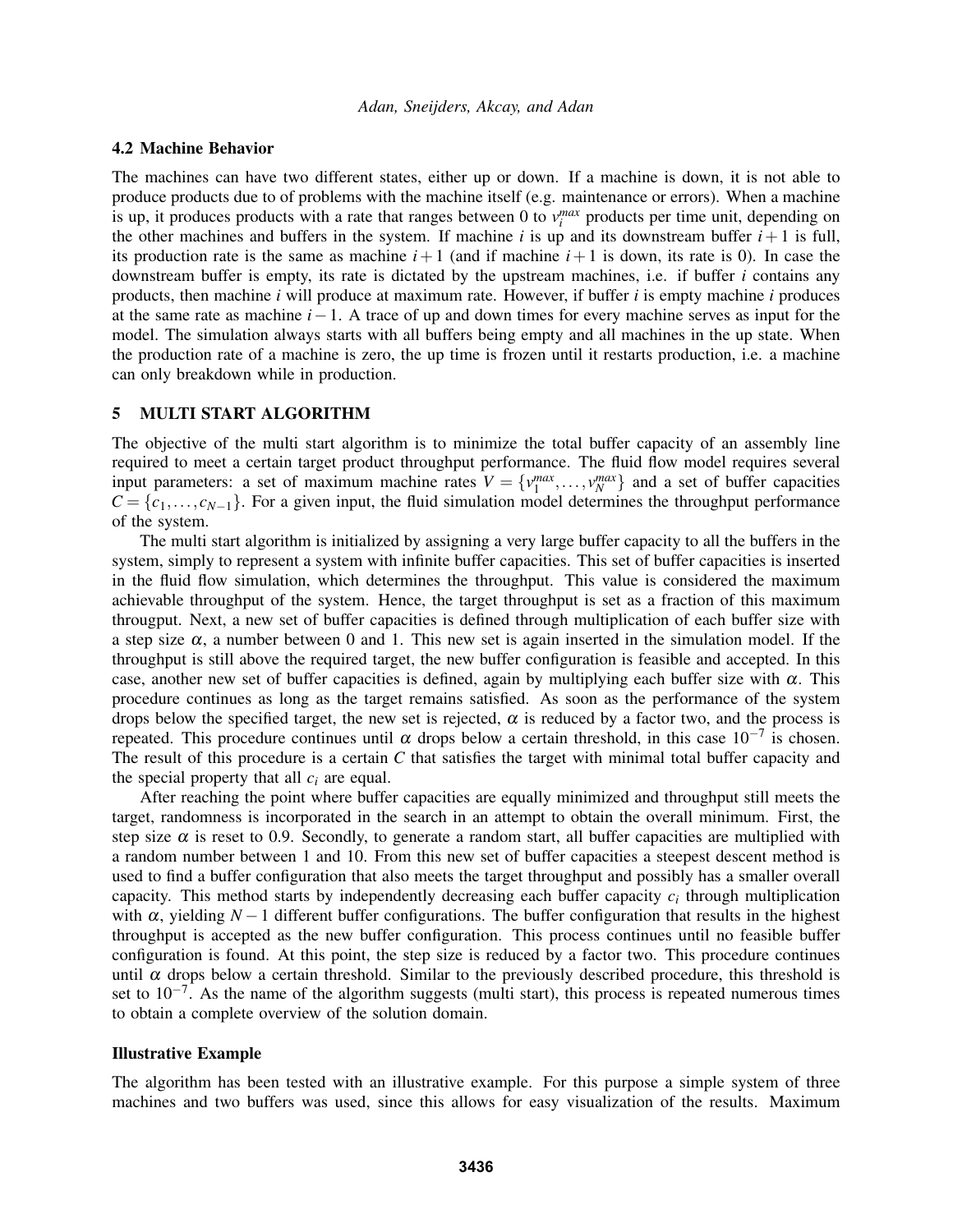production rates of the machines were set to:  $v_1^{max} = 5$ ,  $v_2^{max} = 4$  and  $v_3^{max} = 4$ . The target throughput was set to 90% of the maximum throughput. The results of 50 starts are shown in Figure 4. All the data points correspond to the same throughput, i.e. the target throughput. Clearly, in order to reach the target there are several Pareto optimal solutions for the buffer capacity, measured in products (pdts). In our case, we define the optimal solution as the solution where the sum of the buffer capacities is minimized.



Figure 4: The capacity of buffer 1 versus the capacity of buffer 2 is shown for all the different random starts performed for the illustrative example. The target throughput was set to 90% of the maximum throughput.

## 6 REAL-WORLD CASE STUDY

In this section the proposed simulation-based optimization method is applied to one of Nexperia's assembly lines. This particular line consists of six machines in total: two die bonders and four wire bonders. Both the fluid simulation model and the optimization method are coded in C# 6.0 and computations are run on a computer with an Intel Core i7 processor running at 2.60 Ghz and 20 GB of RAM. For each of the machines, an event trace (from 2017) with a length of  $15 \cdot 10^4$  time units is used. Recall that the wait input and wait output states are removed from the original trace since they are to be regenerated by the simulation model. The other standby states, i.e. the wait material and idle states, are treated as down states. Hence, the resulting event trace is an alternating sequence of up and down times. Note that when the removal of a wait input or wait output state leads to two subsequent up or down states, these are merged into a single up or down state, see Figure 5.



Figure 5: Illustration of filtering wait input and wait output times.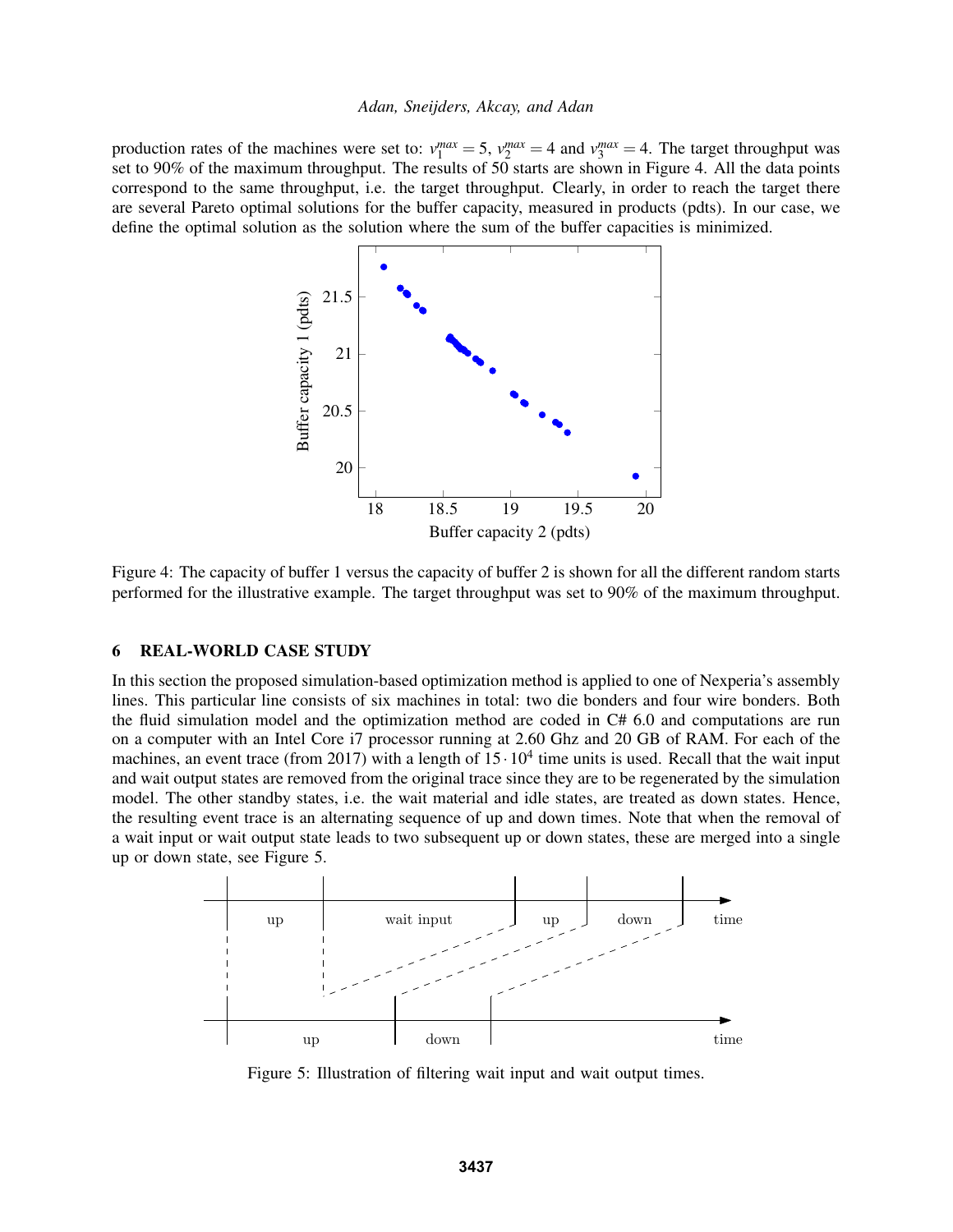The production rate of each machine is taken from the available data, i.e. the total amount of products produced is divided by the total time spent in the production state during the whole event trace. In Table 1 the production rates are summarized. Additionally, the fraction of the time that the machine is in the up (production) state and the effective rate are shown.

| Machine        | Rate               |       | % Uptime Effective rate |
|----------------|--------------------|-------|-------------------------|
| #              | (pdts / time unit) | $(-)$ | (pdts / time unit)      |
| $\overline{0}$ | 272.98             | 0.84  | 229.23                  |
| 1              | 264.60             | 0.84  | 223.06                  |
| $\overline{2}$ | 161.45             | 0.86  | 142.96                  |
| 3              | 163.61             | 0.91  | 148.10                  |
| 4              | 156.12             | 0.90  | 141.20                  |
| 5              | 162.00             | 0.90  | 145.37                  |

Table 1: The production rates of each machine in products per time unit.

In the following experiment we set the target throughput to 90% of the maximum achievable throughput and determine the minimum total capacity required to achieve this target. Furthermore, the step size *s* in the optimization procedure is set to 0.1, the minimum step size *smin* is set to 10−<sup>5</sup> and a total of 100 starts are generated. Clearly, the length of the simulation must be sufficient in order to derive a reliable solution for buffer size allocation. Therefore, in the following experiment we increase the length of the simulation with increments of  $10<sup>4</sup>$  time units, to investigate when the buffer configuration stabilizes.

In Figure 6 the optimal buffer configurations are shown for increasing simulation lengths. To give an indication of the speed of the fluid simulation, it takes approximately 43 milliseconds to perform the (longest) simulation of length  $10<sup>5</sup>$  time units. For small simulation lengths the sizes of the buffers strongly deviate, possibly due to random effects in the first part of the trace. These effect appear to average out as the simulation length increases. From a simulation of length approximately  $7 \cdot 10^4$  and onwards, the buffer allocations seem to stabilize. Clearly, the optimal buffer configuration assigns most of the capacity to buffers two and four. These are the buffers in front of the machines with the lowest effective production rate, see Table 1.



Figure 6: Optimal buffer size allocation for increasing simulation length.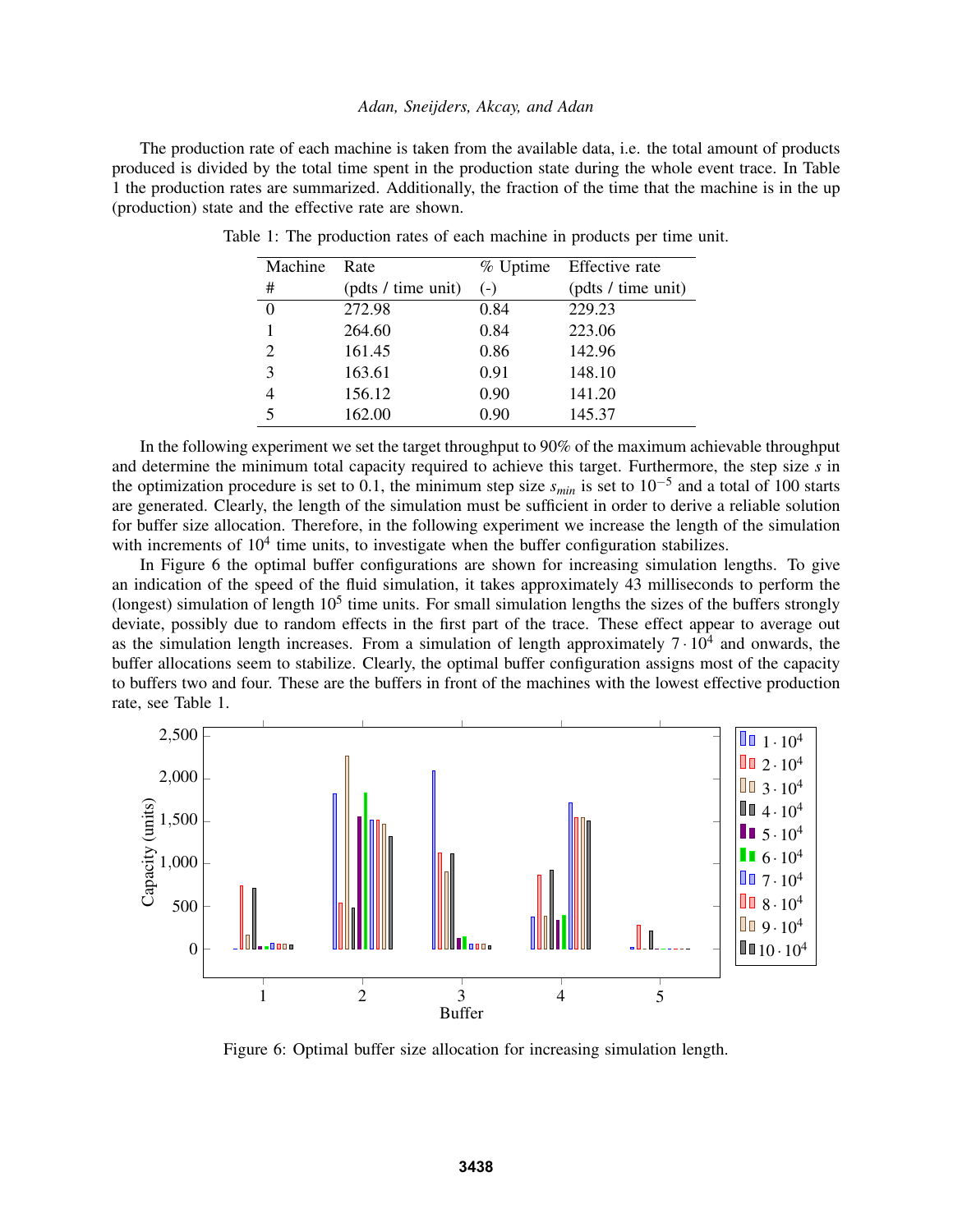### 7 CONCLUSIONS AND FUTURE WORK

It has been demonstrated that the combination of a re-enactment simulation model and a multi start optimization algorithm can effectively be applied to determine the optimal buffer size allocation for a discrete product assembly line. For this method, it is essential that the simulation model is very efficient, which has been achieved using a fluid flow simulation model. In a real-world scenario that considers an assembly line consisting of 6 machines the fluid simulation model requires less than 0.1 seconds to evaluate the throughput performance for a given configuration. Combined with the multi start algorithm, the optimal buffer size configuration can be determined within several minutes.

The use of this approach is not limited to buffer size allocation. Another possible application is to use the simulation model for prioritizing errors according to their impact on the throughput performance of the system, in order to steer maintenance engineers and structural improvement programs.

### REFERENCES

- Chau, M., M. C. Fu, H. Qu, and I. O. Ryzhov. 2014. "Simulation Optimization: A Tutorial Overview and Recent Developments in Gradient-based Methods". In *Proceedings of the 2014 Winter Simulation Conference*, edited by A. Tolk, S. Diallo, I. Ryzhov, L. Yilmaz, S. Buckley, and J. Miller, 21–35. Piscataway, NJ, USA: IEEE Press.
- Dallery, Y., and S. B. Gershwin. 1992. "Manufacturing Flow Line Systems: a Review of Models and Analytical Results". *Queueing Systems* 12(1):3–94.
- Dolgui, A. B., A. V. Eremeev, and V. S. Sigaev. 2017. "Analysis of a Multicriterial Buffer Capacity Optimization Problem for a Production Line". *Automation and Remote Control* 78(7):1276–1289.
- Fu, M. C. 2015. "Stochastic Gradient Estimation". In *Handbook of Simulation Optimization*, edited by M. C. Fu, 105–147. New York, NY: Springer New York.
- Gershwin, S. B., and J. E. Schor. 2000. "Efficient Algorithms for Buffer Space Allocation". *Annals of Operations Research* 93(1):117–144.
- Jack, P., C. Russell, and B. Bert. 2001. "Validation of Trace-Driven Simulation Models: Bootstrap Tests". *Management Science* 47(11):1533–1538.
- Jian, N., and S. G. Henderson. 2015. "An Introduction to Simulation Optimization". In *Winter Simulation Conference (WSC), 2015*, 1780–1794. IEEE Press.
- Liberopoulos, G., C. Papadopoulos, B. Tan, J. Smith, and S. Gershwin. 2006. *Stochastic Modeling of Manufacturing Systems*. Springer-Verlag Berlin Heidelberg.
- Ng, A. H., S. Shaaban, and J. Bernedixen. 2017. "Studying Unbalanced Workload and Buffer Allocation of Production Systems Using Multi-Objective Optimisation". *International Journal of Production Research* 55(24):7435–7451.
- Sargent, R. G. 2013. "Verification and Validation of Simulation Models". *Journal of Simulation* 7(1):12–24.
- Shi, C., and S. B. Gershwin. 2016. "A Segmentation Approach for Solving Buffer Allocation Problems in Large Production Systems". *International Journal of Production Research* 54(20):6121–6141.

Shi, L., and S. Men. 2003. "Optimal Buffer Allocation in Production Lines". *IIE Transactions* 35(1):1–10.

Wilschut, T., I. J. Adan, and J. Stokkermans. 2014. "Big Data in Daily Manufacturing Operations". In *Proceedings of the 2014 Winter Simulation Conference*, edited by A. Tolk, S. Diallo, I. Ryzhov, L. Yilmaz, S. Buckley, and J. Miller, 2364–2375. Piscataway, New Jersey: IEEE Press.

# AUTHOR BIOGRAPHIES

JELLE ADAN is a Sr. Business Process Analyst at Nexperia ITEC and a PhD student at the Department of Industrial Engineering of the Eindhoven University of Technology, where he obtained his M.Sc. degree in Chemical Engineering in 2017. His current research interests are supply chain, manufacturing and chemical process optimization, and data mining. His email address is jelle.adan@protonmail.com.